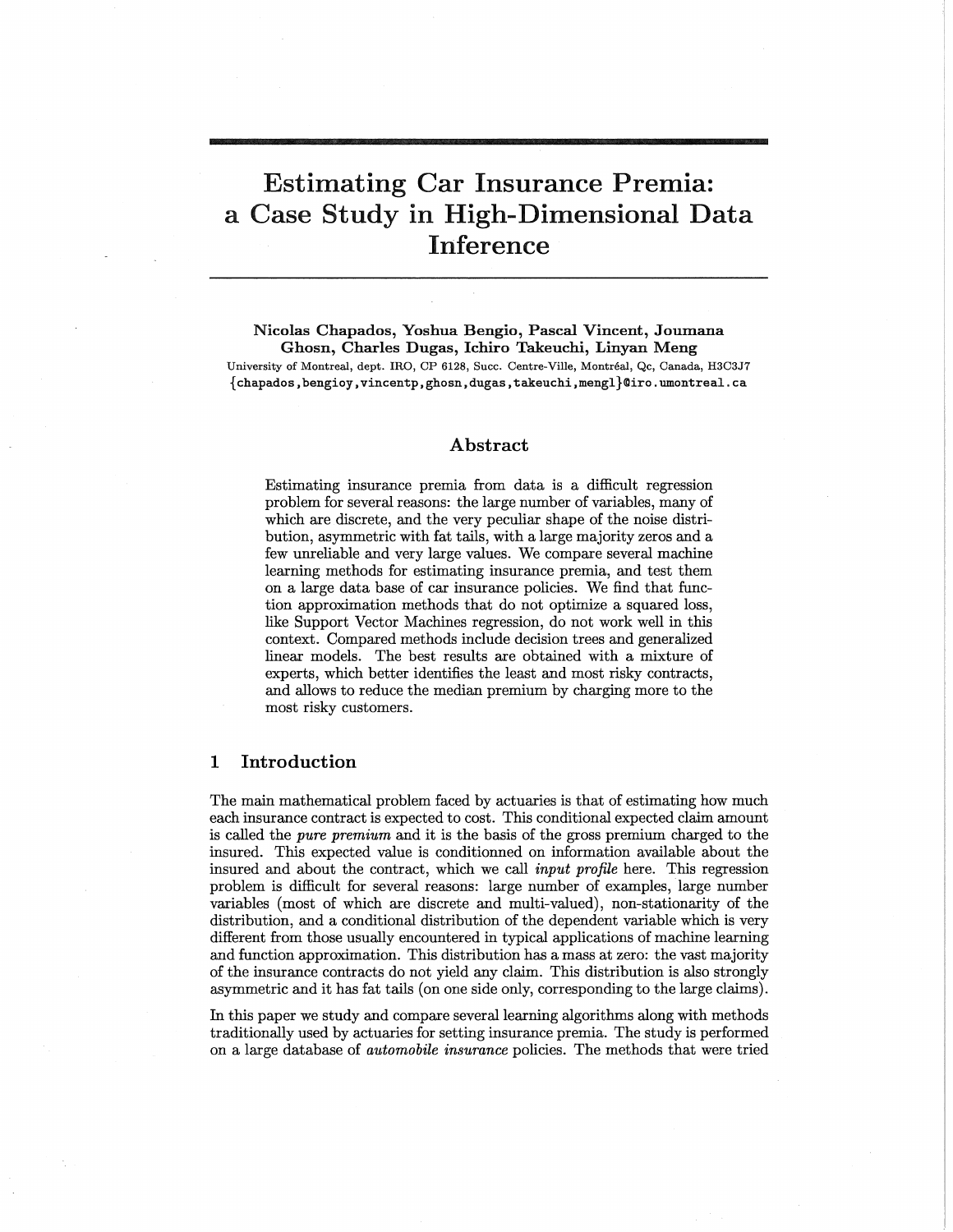are the following: the constant (unconditional) predictor as a benchmark, linear regression, generalized linear models (McCullagh and NeIder, 1989), decision tree models (CHAID (Kass, 1980)), support vector machine regression (Vapnik, 1998), multi-layer neural networks, mixtures of neural network experts, and the current premium structure of the insurance company.

In a variety of practical applications, we often find data distributions with an asymmetric heavy tail extending out towards more positive values. Modeling data with such an asymmetric heavy-tail distribution is essentially difficult because *outliers,* which are sampled from the tail of the distribution, have a strong influence on parameter estimation. When the distribution is *symmetric* (around the mean), the problems caused by outliers can be reduced using *robust* estimation techniques (Huber, 1982; F.R.Hampel et al., 1986; Rousseeuw and Leroy, 1987) which basically intend to ignore or downweight outliers. Note that these techniques do not work for an asymmetric distribution: most outliers are on the same side of the mean, so downweighting them introduces a strong bias on its estimation: the conditional expectation would be systematically underestimated.

There is another statistical difficulty, due to the large number of variables (mostly discrete) and the fact that many interactions exist between them. Thus the traditional actuarial methods based on tabulating average claim amounts for combinations of values are quickly hurt by the curse of dimensionality, unless they make hurtful independence assumptions (Bailey and Simon, 1960). Finally, there is a computational difficulty: we had access to a large database of  $\approx 8 \times 10^6$  examples, and the training effort and numerical stability of some algorithms can be burdensome for such a large number of training examples.

This paper is organized as follows: we start by describing the mathematical criteria underlying insurance premia estimation (section 2), followed by a brief review of the learning algorithms that we consider in this study, including our best-performing mixture of positive-output neural networks (section 3). We then highlight our most important experimental results (section 4), and in view of them conclude with an examination of the prospects for applying statistical learning algorithms to insurance modeling (section 5).

## 2 Mathematical Objectives

The first goal of insurance premia modeling is to estimate the *expected claim amount* for a given insurance contract for a future one-year period (here we consider that the amount is 0 when no claim is filed). Let  $X \in \mathbb{R}^m$  denote the customer and contract *input profile,* a vector representing all the information known about the customer and the proposed insurance policy before the beginning of the contract. Let  $A \in \mathbb{R}^+$ denote the amount that the customer claims during the contract period; we shall assume that A is non-negative. Our objective is to estimate this claim amount, which is the *pure* premium  $p_{\text{pure}}$  of a given contract  $x$ <sup>1</sup>

$$
p_{\text{pure}}(x) = E[A|X=x].\tag{1}
$$

The Precision Criterion. In practice, of course, we have no direct access to the quantity (1), which we must estimate. One possible criterion is to seek the *most precise* estimator, which minimizes the mean-squared error (MSE) over a data set  $D = \{\langle x_\ell, a_\ell \rangle\}_{\ell=1}^L$ . Let  $\mathcal{P} = \{p(\cdot;\theta)\}\$ be a function class parametrized by the

<sup>&</sup>lt;sup>1</sup>The pure premium is distinguished from the premium actually charged to the customer, which must account for the risk remaining with the insurer, the administrative overhead, desired profit, and other business costs.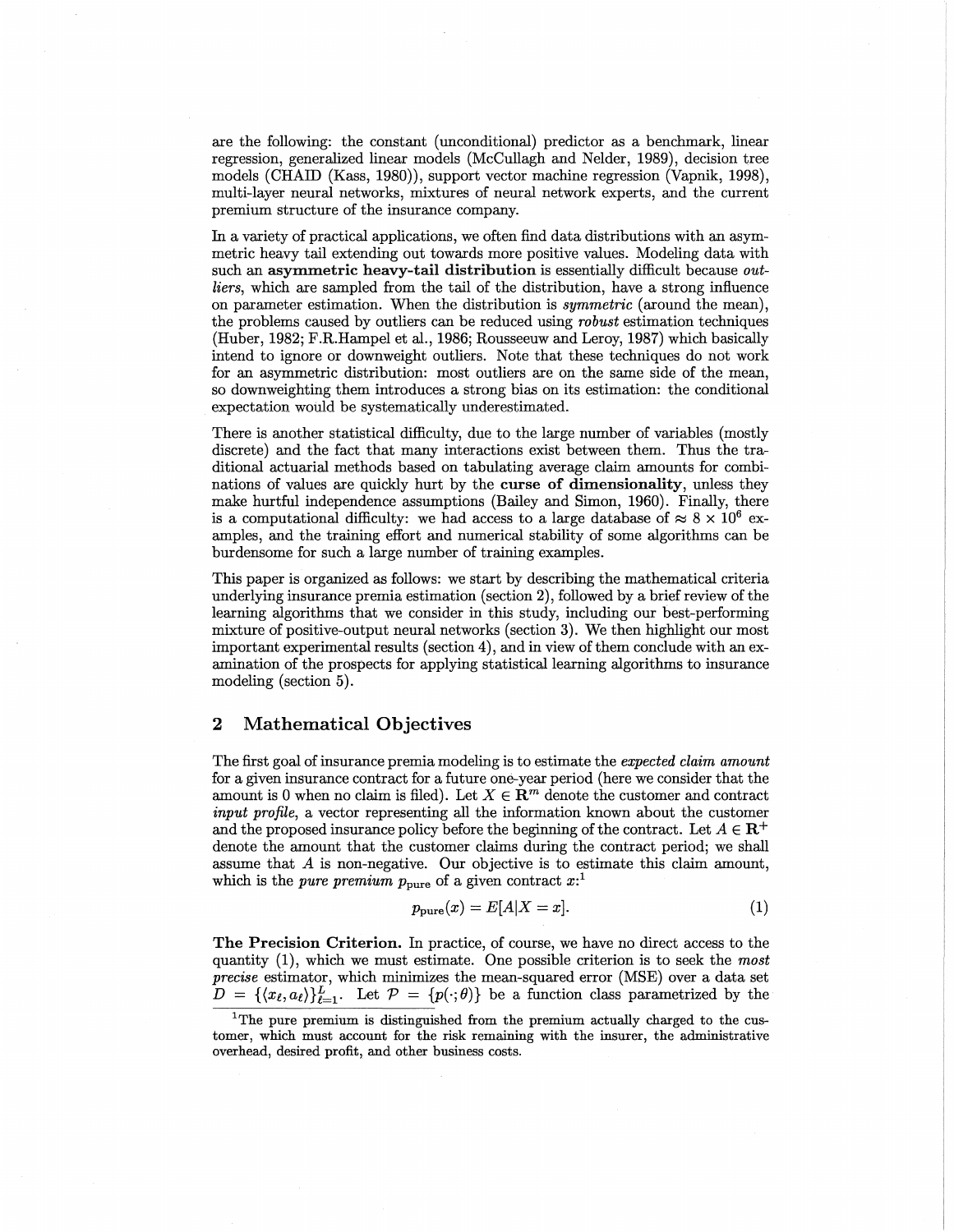parameter vector  $\theta$ . The MSE criterion produces the most precise function (on average) within the class, as measured with respect to *D:*

$$
\theta^* = \arg\min_{\theta} \frac{1}{L} \sum_{i=1}^{L} (p(x_i; \theta) - a_i)^2.
$$
 (2)

Is it an appropriate criterion and why? First one should note that if  $p_1$  and  $p_2$  are two estimators of  $E[A|X]$ , then the MSE criterion is a good indication of how close they are to  $E[A|X]$ , since by the law of iterated expectations,

$$
E[(p_1(X) - A)^2] - E[(p_2(X) - A)^2] = E[(p_1(X) - E[A|X])^2] - E[(p_2(X) - E[A|X])^2],
$$

and of course the expected MSE is minimized when  $p(X) = E[A|X]$ .

The Fairness Criterion. However, in insurance policy pricing, the precision criterion is not the sole part of the picture; just as important is that the estimated premia do not systematically discriminate against specific segments of the population. We call this objective the *fairness criterion.* We define the *bias of the premia*  $b(P)$  to be the difference between the average premium and the average incurred amount, in a given population *P:*

$$
b(P) = \frac{1}{|P|} \sum_{\langle x_i, a_i \rangle \in P} p(x_i) - a_i,\tag{3}
$$

where  $|P|$  denotes the cardinality of the set P, and  $p(\cdot)$  is some premia estimation function. A possible fairness criterion would be based on minimizing the norm of the bias over every subpopulation  $Q$  of  $P$ . From a practical standpoint, such a minimization would be extremely difficult to carry out. Furthermore, the bias over small subpopulations is hard to estimate with statistical significance. We settle instead for an approximation that gives good empirical results. After training a model to minimize the MSE criterion  $(2)$ , we define a finite number of disjoint subsets (subpopulations) of the test set  $P, P_k \subset P, P_k \cap P_{j \neq k} = \emptyset$ , and *verify* that the absolute bias is not significantly different from zero. The subsets  $P_k$  can be chosen at convenience; in our experiments, we considered 10 subsets of equal-size delimited by the deciles of the test set premium distribution. In this way, we verify that, for example, for the group of contracts with a premium between the 5th and the 6th decile, the average premium matches the average claim amount.

#### 3 Models Evaluated

An important requirement for any model of insurance premia is that it should produce *positive* premia: the company does not want to charge negative money to its customers! To obtain positive outputs neural networks we have considered using an exponential activation function at the output layer but this created numerical difficulties (when the argument of the exponential is large, the gradient is huge). Instead, we have successfully used the "softplus" activation function (Dugas et al., 2001):

## $\text{softplus}(s) = \log(1 + e^s)$

where  $s$  is the weighted sum of an output neuron, and softplus $(s)$  is the corresponding predicted premium. Note that this function is convex, monotone increasing, and can be considered as a smooth version of the "positive part" function  $\max(0, x)$ .

The best model that we obtained is a mixture of experts in which the experts are positive outputs neural networks. The *gater network* (Jacobs et al., 1991) has softmax outputs to obtain positive weights summing to one.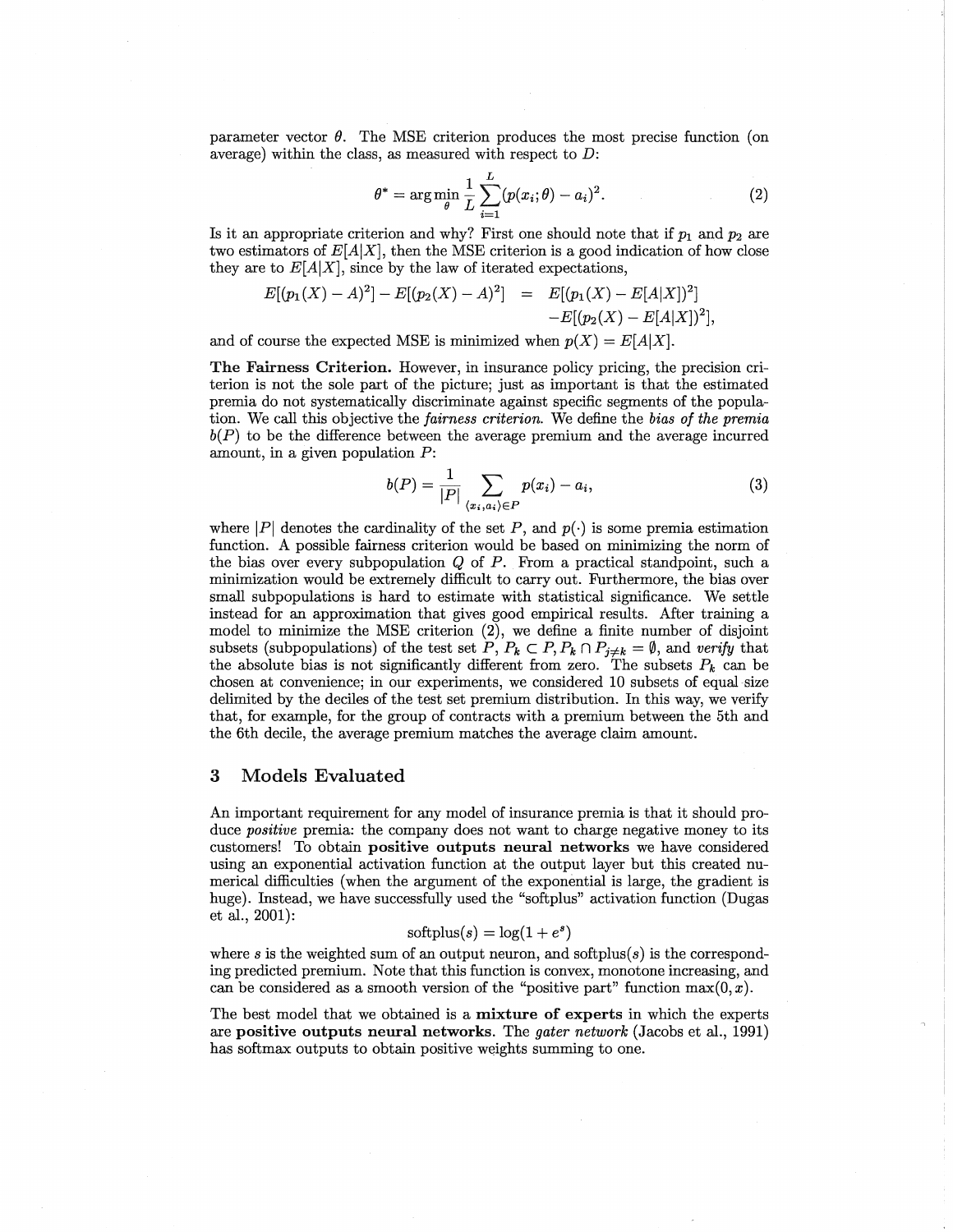

Figure 1: *A view of the conditional distribution of the claim* amounts *in the out-ofsample test set. Top: probability density of (claim* amount - *conditional expectation) for 5 quintiles* of *the conditional expectation, excluding zero-claim records. The mode moves left for increasing conditional expectation quintiles. Bottom: proportion* of *non-zero claim records per quintile* of *the prediction.*

The mixture model was compared to other models. The constant model only has intercepts as free parameters. The linear model corresponds to a ridge linear regression (with weight decay chosen with the validation set). Generalized linear models (GLM) estimate the conditional expectation from  $f(x) = e^{b+w'x}$  with parameters *b* and *w.* Again weight decay is used and tuned on the validation set. There are many variants of GLMs and they are popular for building insurance models, since they provide positive outputs, interpretable parameters, and can be associated to parametric models of the noise.

Decision trees are also used by practitioners in the insurance industry, in particular the CHAID-type models (Kass, 1980; Biggs, Ville and Suen, 1991), which use statistical criteria for deciding how to split nodes and when to stop growing the tree. We have compared our models with a CHAID implementation based on (Biggs, Ville and Suen, 1991), adapted for regression purposes using a MANOVA analysis. The threshold parameters were selected based on validation set MSE.

Regression Support Vector Machines (SVM) (Vapnik, 1998) were also evaluated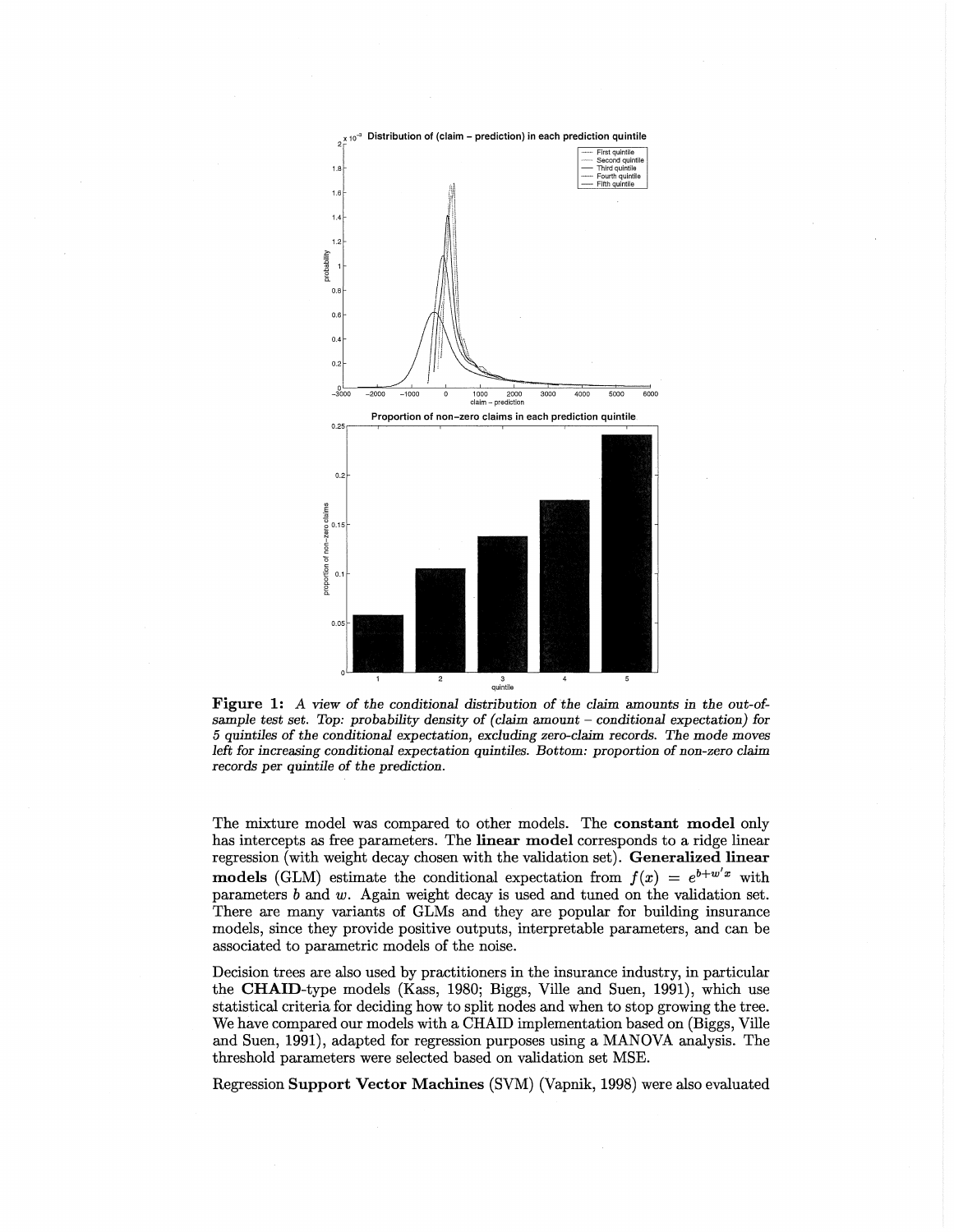

Figure 2: *MSE results for eight models. Models have been sorted in ascending order* of *test results. The training, validation* and *test curves have been shifted closer together for visualization purposes (the significant differences in MSE between the* 3 *sets* are *due* to *"outliers"). The out-of-sample test performance* of *the Mixture model is significantly better than* any of*the other. Validation based model selection is confirmed* on *test results. CondMean* is a *constructive* greedy *version* of *GLM.*

but yielded disastrous results for two reasons: (1) SVM regression optimizes an *L1* like criterion that finds a solution close to the conditional median, whereas the MSE criterion is minimized for the conditional mean, and because the distribution is highly asymmetric the conditional median is far from the conditional mean; (2) because the output variable is difficult to predict, the required number of support vectors is huge, also yielding poor generalization. Since the median is actually 0 for our data, we tried to train the SVM using only the cases with positive claim amounts, and compared the performance to that obtained with the GLM and the neural network. The SVM is still way offthe mark because of the above two reasons. Figure 1 (top) illustrates the fat tails and asymetry of the conditional distribution of the claim amounts. .

Finally, we compared the best statistical model with a proprietary table-based and rule-based premium estimation method that was provided to us as the benchmark against which to judge improvements.

## 4 Experimental Results

Data from five kinds of losses were included in the study (Le. a sub-premium was estimated for each type of loss), but we report mostly aggregated results showing the error on the total estimated premium. The input variables contain information about the policy (e.g., the date to deal with inflation, deductibles and options), the car, and the driver (e.g., about past claims, past infractions, etc...). Most variables are subject to discretization and binning. Whenever possible, the bins are chosen such that they contain approximately the same number of observations. For most models except CHAID, the discrete variables are one-hot encoded. The number of input random variables is 39, all discrete except one, but using one-hot encoding this results in an input vector  $x$  of length  $m = 266$ . An overall data set containing about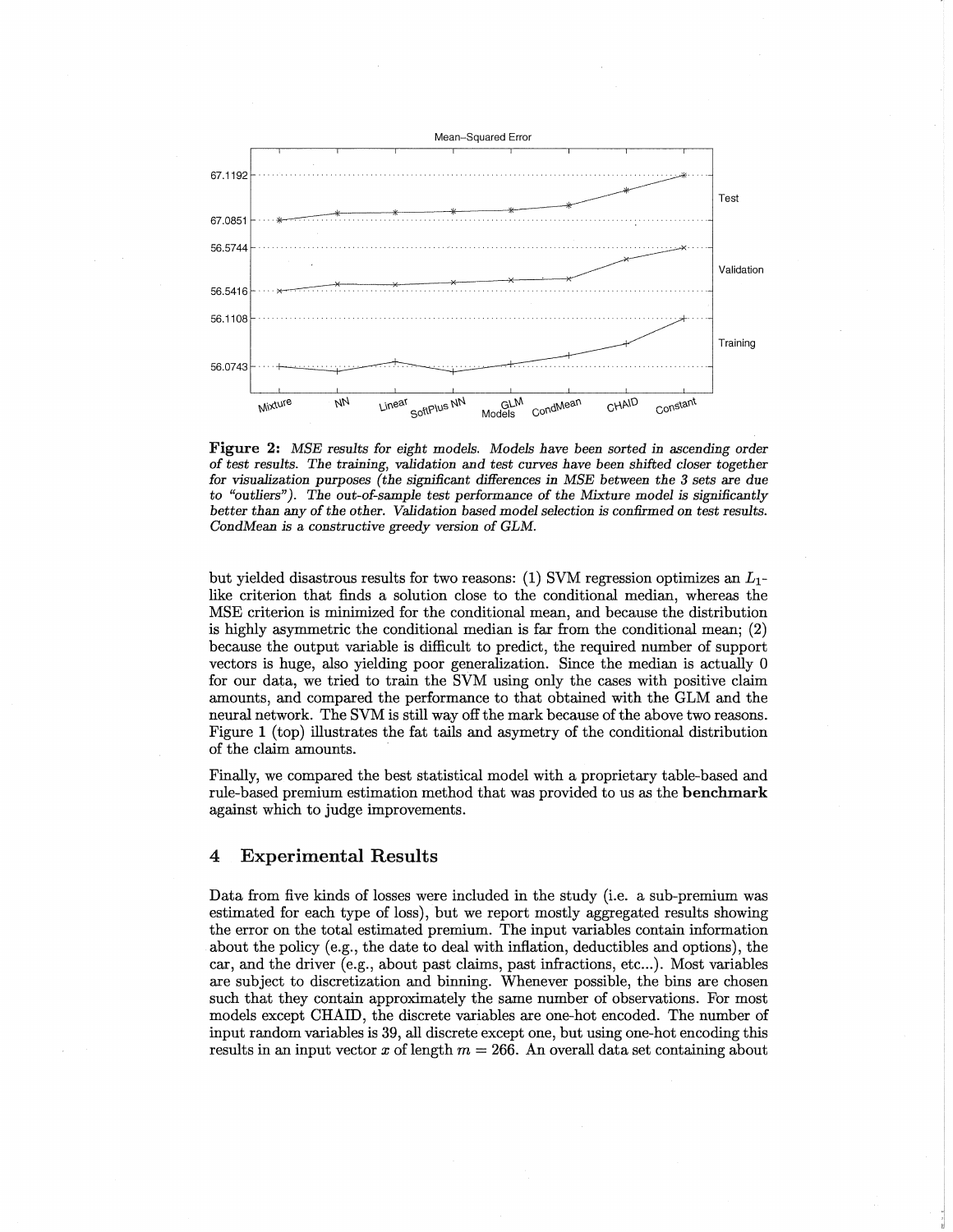Table 1: *Statistical comparison of the prediction* accuracy *difference between several* individual *learning models* and *the best Mixture model. The p-value* is *given under the null hypothesis oino difference between Model* #1 and *the best Mixture model. Note that all differences* are *statistically* significant.

| Model $#1$   | Model $#2$     | Mean MSE Diff. | Std. Error     | Ζ       | <i>v</i> -value |
|--------------|----------------|----------------|----------------|---------|-----------------|
| Constant     | Mixture        | 3.40709e-02    | 3.32724e-03    | 10.2400 | 0               |
| <b>CHAID</b> | Mixture        | 2.35891e-02    | 2.57762e-03    | 9.1515  | 0               |
| GLM          | <b>Mixture</b> | 7.54013e-03    | 1.15020e-03    | 6.5555  | $2.77e-11$      |
| Softplus NN  | Mixture        | 6.71066e-03    | $1.09351 - 03$ | 6.1368  | $4.21e-10$      |
| Linear       | Mixture        | $5.82350e-03$  | 1.32211e-03    | 4.4047  | $5.30e-06$      |
| NΝ           | Mixture        | 5.23885e-03    | 1.41112e-03    | 3.7125  | $1.02e-04$      |

Table 2: *MSE difference between benchmark* and *Mixture models* across *the* 5 *claim categories (kinds of losses)* and *the total claim* amount. *In all* cases *except* category 1, *the IvIixture model* is *statistically significantly (p* < 0.05) *more precise than the benchmark model.*

| Claim Category     | <b>MSE</b> Difference   | 95% Confidence Interval |                |  |
|--------------------|-------------------------|-------------------------|----------------|--|
| (Kind of Loss)     | Benchmark minus Mixture | Lower                   | Higher         |  |
| Category 1         | 20669.53                | $-4682.83$              | 46021.89)      |  |
| Category 2         | 1305.57                 | $1032.76 -$             | 1578.37)       |  |
| Category 3         | 244.34                  | $(6.12 -$               | 482.55)        |  |
| Category 4         | 1057.51                 | $(623.42 -$             | 1491.60)       |  |
| Category 5         | 1324.31                 | $1077.95 -$             | 1570.67)       |  |
| Total claim amount | 60187.60                | 7743.96                 | $-112631.24$ ) |  |

8 million examples is randomly permuted and split into a training set, validation set and test set, respectively of size 50%, 25% and 25% of the total. The validation set is used to select among models (including the choice of capacity), and the test set is used for final statistical comparisons. Sample-wise paired statistical tests are used to reduce the effect of huge per-sample variability.

Figure 1 is an attempt at capturing the shape of the conditional distribution of claim amounts given input profiles, by considering the distributions of claim amounts in different quantiles of the prediction (pure premium), on the test set. The top figure excludes the point mass of zero claims and rather shows the *difference* between the claim amount and the estimated conditional expectation (obtained with the mixture model). The bottom histogram shows that the fraction of claims increases nicely for the higher predicted pure premia.

Table 1 and Figure 2 summarize the comparison between the test MSE of the different tested models. *NN*is a neural network with linear output activation whereas *Softplus NNhas* the *softplus* output activations. The *Mixture* is the mixture of softplus neural networks. This result identifies the mixture model with softplus neural networks as the best-performing of the tested statistical models. Our conjecture is that the mixture model works better because it is more robust to the effect of "outliers" (large claims). Classical robust regression methods (Rousseeuw and Leroy, 1987) work by discarding or downweighting outliers: they cannot be applied here because the claims distribution is highly asymmetric (the extreme values are always large ones, the claims being all non-negative). Note that the capacity of each model has been tuned on the validation set. Hence, e.g. CHAID could have easily yielded lower training error, but at the price of worse generalization.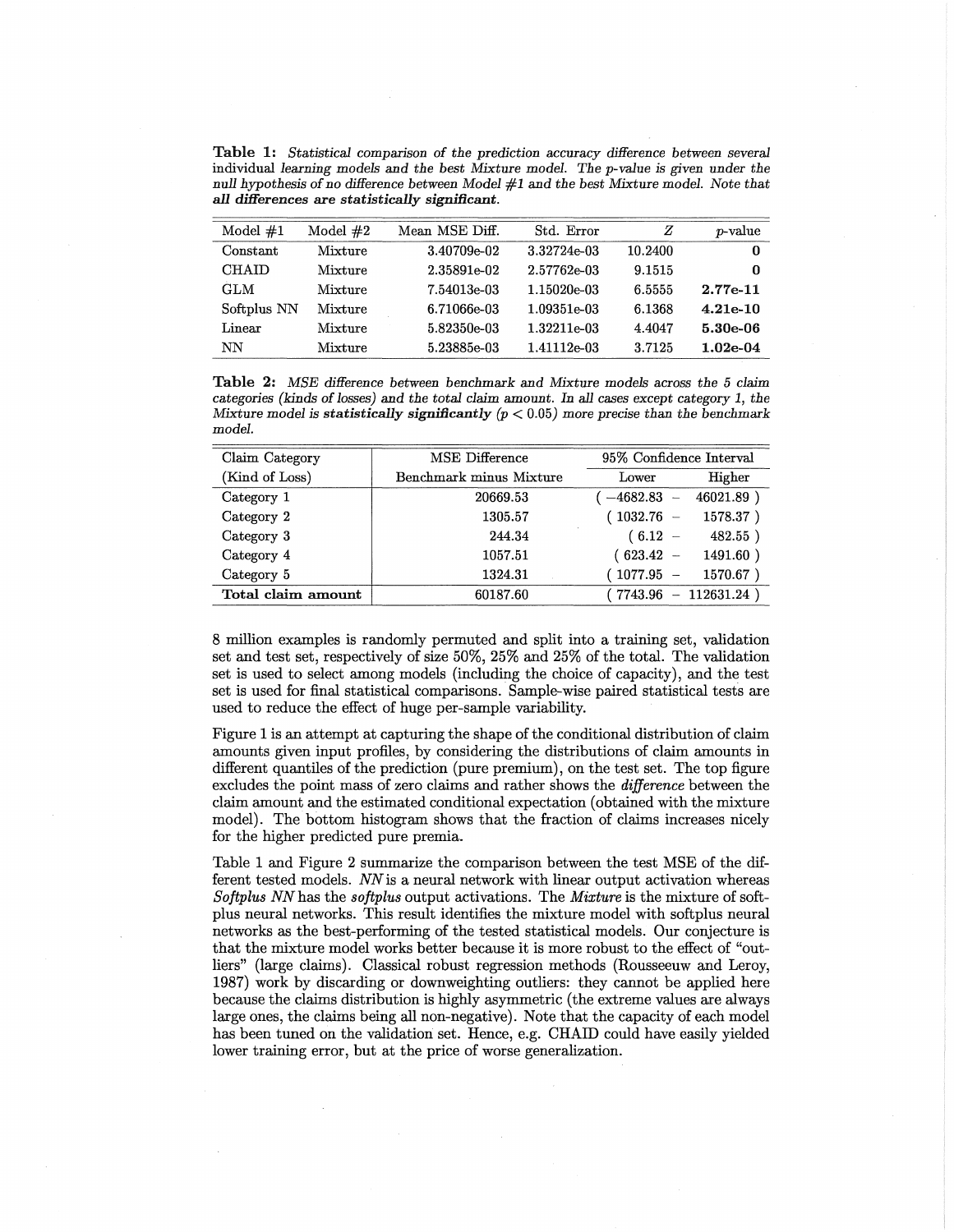

Figure 3: *The premia difference distribution* is *negatively skewed, but has* a *positive* m~dian *for* a mean of *zero. This implies that the benchmark model (current pricing) undercharges risky customers, while overcharging typical customers.*

Table 2 shows a comparison of this model against the rule-based benchmark. The improvements are shown across the five types of losses. In all cases the mixture improves, and the improvement is significant in four out of the five as well as across the sum of the five.

A qualitative analysis of the resulting predicted premia shows that the mixture model has smoother and more spread-out premia than the benchmark. The analysis (figure 3) also reveals that the difference between the mixture premia and the benchmark premia is negatively skewed, with a positive median, i.e., the typical customer will pay less under the new mixture model, but the "bad" (risky) customers will pay much more.

To evaluate fairness, as discussed in the previous section, the distribution of premia computed by the best model is analyzed, splitting the contracts in 10 groups according to their premium level. Figure 4 shows that the premia charged are fair for each sub-population.

# 5 Conclusion

This paper illustrates a successful data-mining application in the insurance industry. It shows that a specialized model (the mixture model), that was designed taking into consideration the specific problem posed by the data (outliers, asymmetric distribution, positive outputs), performs significantly better than existing and popular learning algorithms. It also shows that such models can significantly improve over the current practice, allowing to compute premia that are lower for less risky contracts and higher for more risky contracts, thereby reducing the cost of the median contract.

Future work should investigate in more detail the role of temporal non-stationarity, how to optimize fairness (rather than just test for it afterwards), and how to further increase the robustness of the model with respect to large claim amounts.